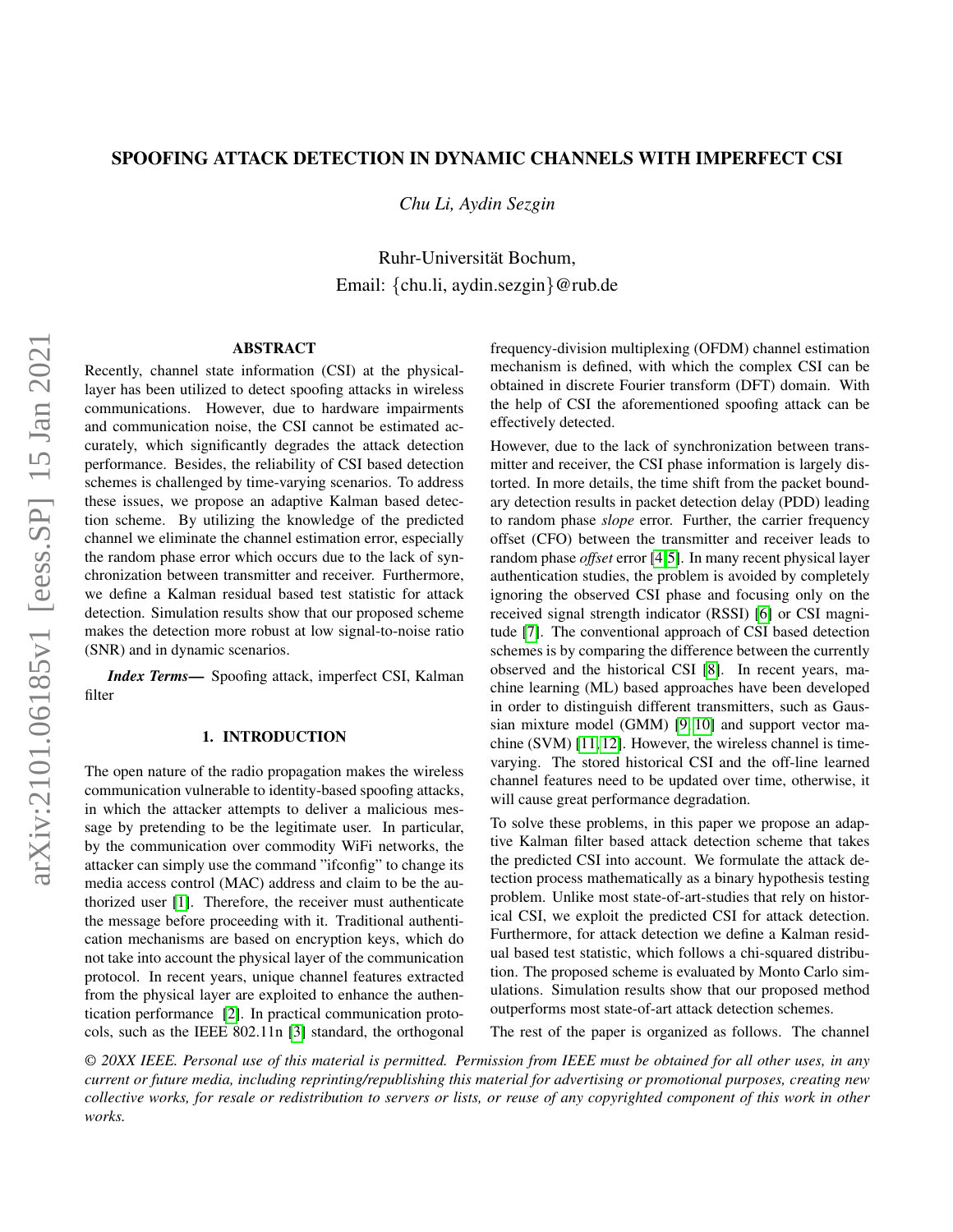model is introduced in Sec. [2.](#page-1-0) We explain the proposed attack detection scheme in Sec. [3.](#page-1-1) Simulation results are given in Sec. [4.](#page-2-0) The paper is concluded in Sec. [5.](#page-3-6)

### 2. CHANNEL MODEL

<span id="page-1-0"></span>Let Q be the number of pilots used for channel estimation,  $q_1, q_2, \ldots, q_Q \in \mathcal{Q}$  denote the pilot indices. Due to the communication noise and the synchronization problem the CSI can not be estimated accurately. We use a  $Q \times 1$  vector  $h_{\text{Obs},k}$ to denote the imperfect CSI estimation at time  $k$ , which can be expressed as

$$
h_{\text{Obs},k} = E_k Ch_k + w_k, \tag{1}
$$

where  $E_k$  is a diagonal matrix that represents the phase error

$$
\boldsymbol{E}_k = e^{j\Omega_{0,k}} \begin{bmatrix} e^{j\Omega_{d,k}q_1}, & & \\ & \ddots & \\ & & e^{j\Omega_{d,k}q_Q} \end{bmatrix}, \qquad (2)
$$

in which  $\Omega_{0,k}$  and  $\Omega_{d,k}$  are the random phase distortion parameters caused by the CFO and PDD, respectively. Let L be the channel length in time domain. The  $Q \times L$  matrix C is a partial DFT matrix with  $[C]_{m,l} = e^{-j\frac{2\pi}{M} \cdot q_m \cdot l}$ .  $h_k$ is the channel in the time domain, which can be expressed as  $\boldsymbol{h}_k = \left[h_k^1, h_k^2, \dots, h_k^L\right]^T$ . We use  $\boldsymbol{h}_{\text{True},k} = \boldsymbol{C} \boldsymbol{h}_k$  to denote the "true" channel in DFT domain at time k.  $w_k$  is the complex circularly-symmetric Gaussian noise with covariance  $\sigma_w^2$ .

For the channel in time domain  $h_k$ , we assume a multi-path Rayleigh fading channel with Jakes doppler spectrum [\[13\]](#page-4-6)

$$
\Gamma_{h^{(l)}} = \begin{cases} \frac{\sigma_{h^{(l)}}^2}{\pi f_d \sqrt{1 - (\frac{f}{f_d})^2}}, & \text{if} \quad |f| < f_d\\ 0, & \text{if} \quad |f| \ge f_d, \end{cases} \tag{3}
$$

where  $f_d$  denotes the doppler frequency,  $\sigma_{h^{(l)}}^2 = \mathbb{E}[h_k^l h_k^l]^H$ is the variance of the l-th channel path. In order to approximate the channel variations we apply here the first-order autoregressive (AR1)

$$
h_k = \alpha h_{k-1} + v_k, \tag{4}
$$

where  $\alpha$  denotes the channel correlation between previous time  $k-1$  and  $k$ ,  $v_k$  is the circular-symmetric complex Gaussian process noise. According to Jakes spectrum, the transition parameter and the covariance matrix of  $v_k$  can be obtained by the Yule-Walker equations [\[14\]](#page-4-7), which are given by

$$
\alpha = J_0(2\pi f_d T_s),\tag{5}
$$

$$
\boldsymbol{R}_k = \mathbb{E}[\boldsymbol{v}_k \boldsymbol{v}_k^H] \tag{6}
$$

$$
= (1 - \alpha^2) diag([\sigma_{h^{(1)}}^2, \sigma_{h^{(2)}}^2, \cdots, \sigma_{h^{(L)}}^2]),
$$

<span id="page-1-2"></span>

Fig. 1: Overview of the spoofing attack model

<span id="page-1-3"></span>where  $f_dT_s$  is the normalized Doppler frequency,  $J_0(\cdot)$  is the zero-order Bessel function. Here,  $diag(x)$  denotes creating a diagonal matrix whose main diagonal are elements of  $x$ .

#### 3. ATTACK DETECTION SCHEME

<span id="page-1-1"></span>We consider the spoofing attack model in Fig. [1.](#page-1-2) A legitimate user (Alice) intends to communicate with Bob over the Aliceto-Bob channel. We use  $\bm{h}^A_{\mathrm{Tne},k}$  and  $\bm{h}^A_{\mathrm{Obs},k}$  to denote the true and the imperfect CSI of Alice-to-Bob channel, respectively. The attacker (Eve) tries to deliver a malicious message to Bob by pretending to be Alice. We use  $\mathbf{h}_{\text{True},k}^E$  and  $\mathbf{h}_{\text{Obs},k}^E$  to denote the true and the imperfect CSI of Eve-to-Bob channel, respectively. Bob has to decide whether the received message is from the legitimate user Alice or the attacker Eve. All users are assumed to be located in different positions with the location distance  $d > \lambda$ , where  $\lambda$  is the radio frequency (RF) wavelength. Due to the *location-specific* property of the wireless channel ( $\mathbf{h}_{\text{True},k}^E \neq \mathbf{h}_{\text{True},k}^A$ ), the CSI can be used to distinguish different transmitters. However, due to lack of synchronization, the phase of the estimated CSI is largely distorted. Many state-of-art studies only focus on the magnitude of the CSI. In order to estimate the random phase error we have proposed an adaptive Kalman filter based algorithm in our previous work [\[15\]](#page-4-8). In this work we apply the phase recovery approach for attack detection.

<span id="page-1-4"></span>We use  $\hat{h}_{k|k-1}$  and  $\hat{h}_{k|k}$  to denote the predicted and updated channel in the time domain, respectively. Furthermore, we use the  $L \times L$  diagonal matrices  $P_{k|k-1}$  and  $P_{k|k}$  to denote predicted and the updated estimation covariance. Based on the state-space model defined in [\(1\)](#page-1-3) and [\(4\)](#page-1-4) we derive the adaptive Kalman process to jointly estimate the phase distortion parameters and the true channel in Alg. [1.](#page-2-1) Details can be found in [\[15\]](#page-4-8). According to Alg. [1,](#page-2-1) we define the Kalman residual as

$$
\epsilon_k = h_{\text{Obs},k} - B_k \hat{h}_{k|k-1},\tag{7}
$$

where  $B_k = E(\hat{\Omega}_{0,k}, \hat{\Omega}_{d,k})C$  is introduced for convenience, in which  $(\hat{\Omega}_{0,k}, \hat{\Omega}_{d,k})$  denote the estimated phase distortion parameters. In the absence of attacks, the Kalman residual  $\epsilon_k$ follows a complex Gaussian distribution with zero-mean and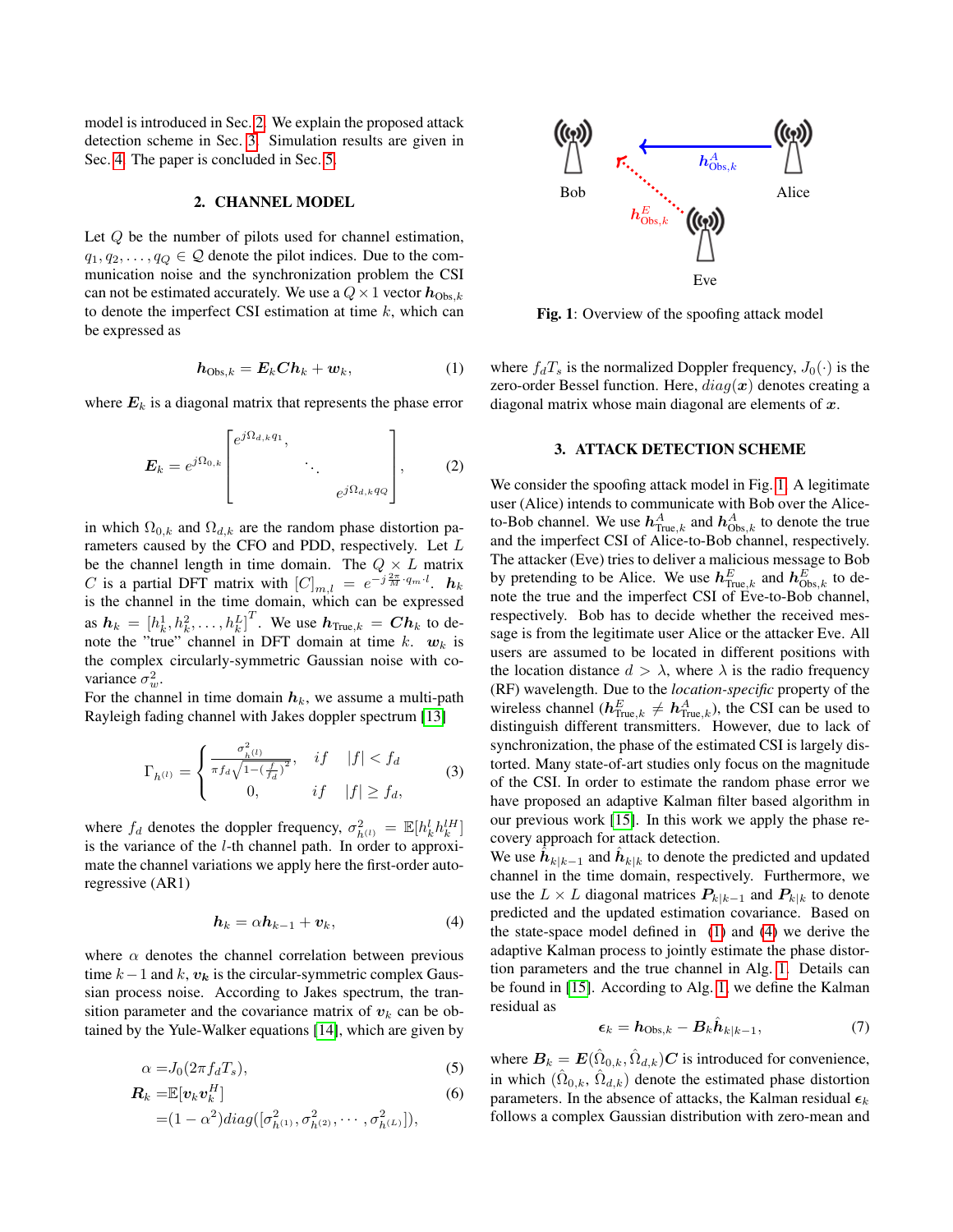<span id="page-2-1"></span>**Require:** Initialization of  $\hat{h}_{0|0}$  and  $P_{0|0}$ repeat  $k \leftarrow k + 1$ Predict channel estimate  $\hat{\boldsymbol{h}}_{k|k-1} = \alpha \hat{\boldsymbol{h}}_{k-1|k-1}$ Predict channel estimation error covariance  $\boldsymbol{P}_{k|k-1} = \alpha^2 \boldsymbol{P}_{k-1|k-1} + \boldsymbol{R}_k$ **Estimate** phase slope  $\hat{\Omega}_{d,k}$  and phase offset  $\hat{\Omega}_{0,k}$  $B_k = E(\Omega_{0,k}, \Omega_{d,k})C$  $\boldsymbol{\Sigma}^{-1} = \left(\boldsymbol{B}_k \boldsymbol{P}_{k|k-1} \boldsymbol{B}_k^H + \sigma_w^2 \boldsymbol{I}_{Q}\right)^{-1}$  $g = \bm{h}_{\mathrm{Obs},k}^H \bm{\Sigma}^{-1} \bm{h}_{\mathrm{Obs},k} - 2 \operatorname{Re}\left[ \bm{h}_{\mathrm{Obs},k}^H \bm{B_k} \hat{\bm{h}}_{k|k-1} \right]$  $\left\langle \hat{\Omega}_{d,k},\hat{\Omega}_{0,k}\right\rangle =\argmin$  $\argmin_{\Omega_{d,k},\Omega_{0,k}} g\left(\Omega_{d,k},\Omega_{0,k}\right)$ Kalman gain  $\boldsymbol{K}_k = \boldsymbol{P}_{k|k-1}\boldsymbol{B}_k^H\left(\boldsymbol{B}_k\boldsymbol{P}_{k|k-1}\boldsymbol{B}_k^H + \sigma_w^2\boldsymbol{I}_Q\right)^{-1}$ Update channel estimate  $\hat{\boldsymbol{h}}_{k|k} = \hat{\boldsymbol{h}}_{k|k-1} + \boldsymbol{K}_k\left(\boldsymbol{h}_{\mathrm{Obs},k} - \boldsymbol{B}_k\hat{\boldsymbol{h}}_{k|k-1}\right)$ Update channel estimation error covariance  $\bm{P}_{k|k} = \left(\bm{I}_Q - \bm{K}_k\bm{B}_k\right)\bm{P}_{k|k-1}$ until forever

covariance matrix

$$
\Sigma_k = \underbrace{B_k P_{k|k-1} B_k^H}_{a} + \underbrace{\sigma_w^2 I_Q}_{b},\tag{8}
$$

in which the terms  $a$  and  $b$  represent the channel estimation covariance in DFT domain and the covariance of the Gaussian noise  $\omega_k$  according to the model defined in [\(1\)](#page-1-3), respectively. For the simplicity of the analysis, we assume here that the phase distortion parameters are estimated accurately. Furthermore, we define the test statistic as

$$
\lambda_k = 2\epsilon_k{}^H \Sigma_k{}^{-1} \epsilon_k,\tag{9}
$$

which follows a chi-squared distribution with 2Q degree of freedom (DoF) in the absence of attacks. The chi-squared distribution can be expressed as

$$
\lambda_k \sim \chi_{2Q}^2. \tag{10}
$$

Thus, the threshold d for attack detection can be evaluated for a given false alarm rate  $P_{FA}$ , which is given by

$$
d(P_{FA}) = F^{-1}[1 - P_{FA}|2Q] = \{x : F(x|2Q) = 1 - P_{FA}\},\tag{11}
$$

where  $F^{-1}$  denotes the inverse of the cumulative distribution function (cdf) of  $\chi^2_{2Q}$ . The cdf F can be expressed as

$$
F(x|2Q) = \int_0^x \frac{t^{(2Q-2)/2}e^{-t/2}}{2^Q \Gamma(Q)} dt,
$$
 (12)

<span id="page-2-3"></span>

**Fig. 2**: Test statistic distribution of  $\lambda_k^A$ , SNR = 10 dB,  $f_dT_s$  =  $10^{-4}$ 

in which  $\Gamma(\cdot)$  is the Gamma function. Thus, we formulate here the spoofing attack detection procedure as a binary hypothesis testing, which is given by

$$
H_0: \lambda_k \leq d(P_{FA}),\tag{13}
$$

$$
H_1: \lambda_k > d(P_{FA}), \tag{14}
$$

where the null hypothesis  $H_0$  denotes that the proposed test statistic is equal to or smaller than the threshold calculated at a given  $P_{FA}$ . This means that the received message at time  $k$  is considered to be from the legitimate user Alice, while the alternative hypothesis  $H_1$  denotes the received message is considered to be from the attacker Eve. Our proposed scheme is summarized as follows. At time  $k$  the receiver Bob observes an imperfect channel estimate  $h_{obs,k}$  from an unknown transmitter. In order to eliminate the random phase errors, the Kalman prediction and phase estimation will be performed first. After that the receiver Bob calculates the test statistic  $\lambda_k$  according to [\(9\)](#page-2-2). If the test statistic is equal to or smaller than the threshold, Bob will accept the message and perform a Kalman update. Otherwise an alarm will generated and the current received message will be rejected.

#### 4. SIMULATION RESULTS

<span id="page-2-4"></span><span id="page-2-2"></span><span id="page-2-0"></span>In this section we present the numerical results. A Monte Carlo simulation is performed to verify the proposed Kalman residual based attack detection. The results are averaged over  $10^4$  simulations. According to the IEEE 802.11n standard [\[3\]](#page-3-2), we consider a OFDM system with 114 pilots. For all instances of the simulations, the channel in time domain is modelled as the multi-path Rayleigh channel with Jakes doppler spectrum. Meanwhile, the imperfect CSI is generated with complex Gaussian noise and random phase errors according to [\(1\)](#page-1-3). In order to perform the hypothesis testing, we generate 2000 imperfect CSI realizations of Alice-Bob channel ( $h^A_{\text{Obs},k}$ ) and Eve-Bob channel ( $h^E_{\text{Obs},k}$ ) for each simulation. The entire Kalman filter based channel state recovery in Alg. [1](#page-2-1) is performed only for  $h^A_{\text{Obs},k}$  ( $k = 1, ..., 2000$ ). To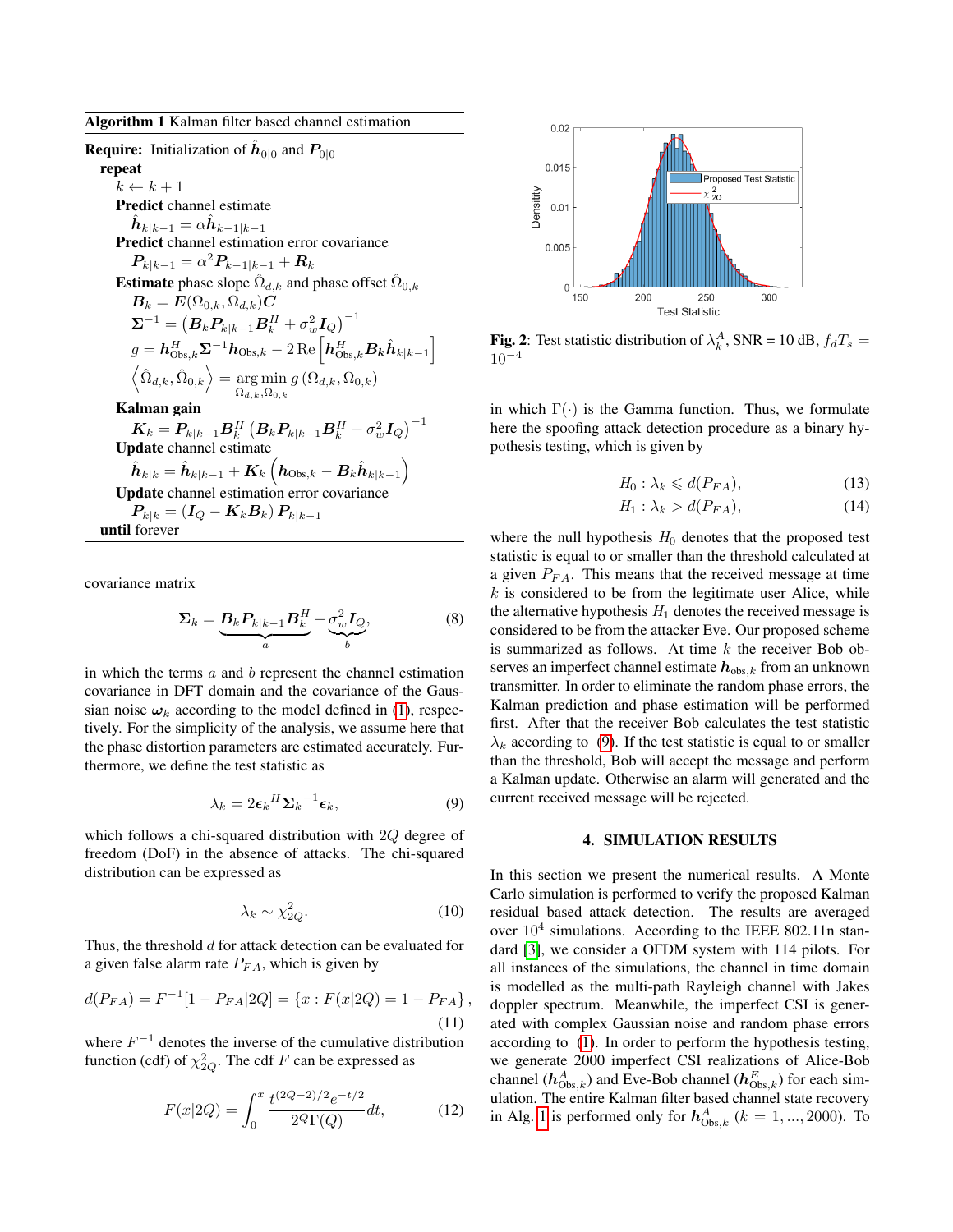<span id="page-3-7"></span>

Fig. 3: ROC of the proposed scheme,  $f_dT_s = 10^{-4}$ 

evaluate the detection performance, after the prediction step we separately obtain the phase distortion terms given  $h_{\text{Obs},k}^A$ and  $h_{\text{Obs},k}^E$ . Then, according [\(9\)](#page-2-2) we calculate the proposed test statistics  $\lambda_k^A$  and  $\lambda_k^E$  using  $h^A_{\text{Obs},k}$  and  $h^E_{\text{Obs},k}$ , respectively. Theoretically, the proposed test statistics of Alice-Bob channel  $\lambda_k^A$  should follow the chi-squared distribution. This is verified in Fig. [2.](#page-2-3) It can be clearly seen that the distribution of the test statistic obeys the chi-squared distribution well. The receiver operating characteristics (ROC) curves of the proposed scheme with different SNR are illustrated in Fig. [3,](#page-3-7) in which each data point is a pair of detection rate and false alarm rate at a deterministic threshold. The threshold is calculated with a known false alarm rate according to [\(11\)](#page-2-4). The ROC curve represents the trade-off between the false alarm rate and the detection rate. From Fig. [3](#page-3-7) we observe that as SNR increases, better detection performance can be achieved.

We compare the proposed scheme to the approaches using GMM in [\[9\]](#page-4-2), one class SVM (OC-SVM) in [\[12\]](#page-4-5) and the magnitude difference between consecutive CSI in [\[16\]](#page-4-9). Note that, except of our proposed scheme the remaining approaches here only utilize the magnitude of the CSI, because the CSI phase is distorted severely due to the random errors. In addition, since GMM is a supervised ML based algorithm, we use the magnitude of  $h^A_{\text{Obs},k}$  ( $k = 1, ..., 1000$ ) and  $h_{\text{Obs},k}^E$  ( $k = 1,..,1000$ ) to train the Gaussian mixture components, while the magnitude of  $h^A_{\text{Obs},k}$  ( $k = 1001,..,2000$ ) and  $h_{\text{Obs},k}^E$  ( $k = 1001,..,2000$ ) are used for testing. For the semi-supervised ML based OC-SVM approach, the magnitude of  $h_{\text{Obs},k}^A$  ( $k = 1,..,1000$ ) are used for training, while the magnitude of  $h_{\text{Obs},k}^A$  ( $k = 1001,..,2000$ ) and  $h_{\text{Obs},k}^E$  $(k = 1001, \ldots, 2000)$  are used for testing. Meanwhile we illustrate here the detection rate of the proposed scheme with  $k = 1001, \ldots, 2000$  for a fair comparison. In Fig. [4](#page-4-10) (a), the detection rate is presented as a function of the SNR. It can be seen that our proposed scheme is superior to other methods, especially in the case of low SNR. The reason is that, through the Kalman filter based channel estimation in Alg. [1,](#page-2-1)

we recover the CSI by the low-dimensional channel impulse response  $\hat{h}_{k|k}$ , thereby reducing the noise corruption. Additionally, we utilize the complex valued CSI, while the other approaches only using the magnitude. When we study the performance of the approaches with different doppler frequency as shown in Fig. [4](#page-4-10) (b), we can see that the magnitude difference based approach performs similar to the proposed scheme. The detection performance of ML-based algorithms decreases with higher Doppler frequencies, because the trained model for attack detection becomes obsolete due to channel variation.

# 5. CONCLUSION

<span id="page-3-6"></span>In this paper, we have proposed a Kalman filter based spoofing attack detection scheme for dynamic channels. The detection problem is formulated as a binary hypothesis testing process with the defined test statistic, in which the predicted channel and the estimated phase errors are utilized. Simulation results have demonstrated that our proposed scheme outperforms most state-of-art approaches, especially in the case of low SNR and in dynamic scenarios.

### 6. REFERENCES

- <span id="page-3-0"></span>[1] A. Pandey and J. R Saini, "Counter measures to combat misuses of mac address spoofing techniques," *International Journal of Advanced Networking and Applications*, vol. 3, no. 5, pp. 1358, 2012.
- <span id="page-3-1"></span>[2] E. Jorswieck, S. Tomasin, and A. Sezgin, "Broadcasting into the uncertainty: Authentication and confidentiality by physical-layer processing," *Proceedings of the IEEE*, vol. 103, no. 10, pp. 1702–1724, 2015.
- <span id="page-3-2"></span>[3] "IEEE Standard for Information technology—Telecommunications and information exchange between systems Local and metropolitan area networks—Specific requirements - Part 11: Wireless LAN Medium Access Control (MAC) and Physical Layer (PHY) Specifications," *IEEE Std 802.11-2016 (Revision of IEEE Std 802.11-2012)*, pp. 1–3534, 2016.
- <span id="page-3-3"></span>[4] Y. Chen, X. Su, Y. Hu, and B. Zeng, "Residual carrier frequency offset estimation and compensation for commodity wifi," *IEEE Transactions on Mobile Computing*, pp. 1–1, 2019.
- <span id="page-3-4"></span>[5] H. Zhu, Y. Zhuo, Q. Liu, and S. Chang, "π-Splicer: Perceiving Accurate CSI Phases with Commodity WiFi Devices," vol. 17, no. 9, pp. 2155–2165, Sep. 2018.
- <span id="page-3-5"></span>[6] S. Rumpel, A. Wolf, and E. A. Jorswieck, "Physical layer based authentication without phase detection," in *Asilomar Conference on Signals, Systems and Computers*, Nov 2016, pp. 1675–1679.